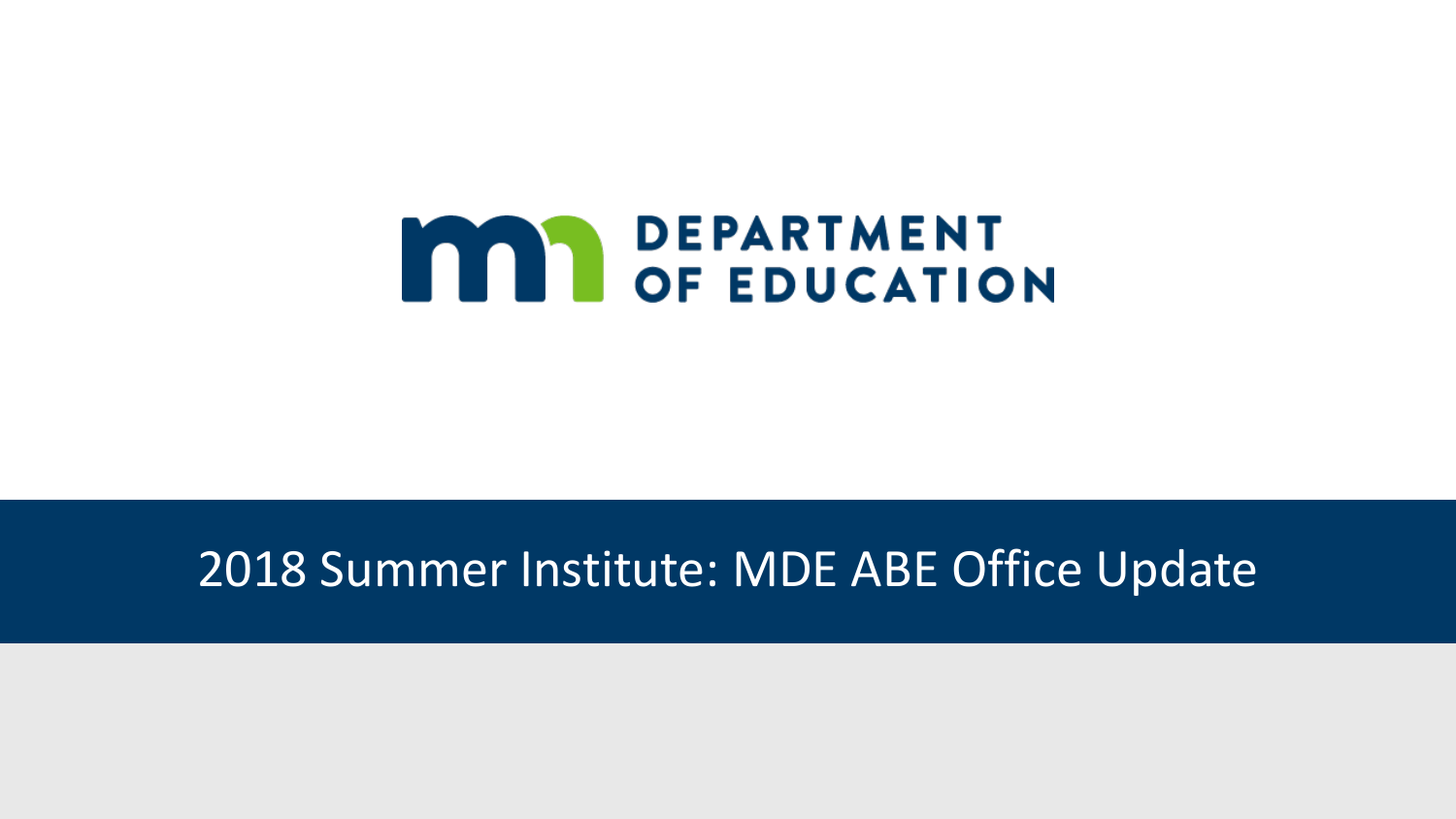### Thank You

- Co-sponsoring organizations
	- Literacy Action Network
	- Minnesota Community Education Association
- Summer Institute Planning
	- Chairs Sarah and Kristen
	- Planning and Sub-Committee Members
	- Presenters, Poster Presenters, Vendors
	- Volunteers
- Everyone participating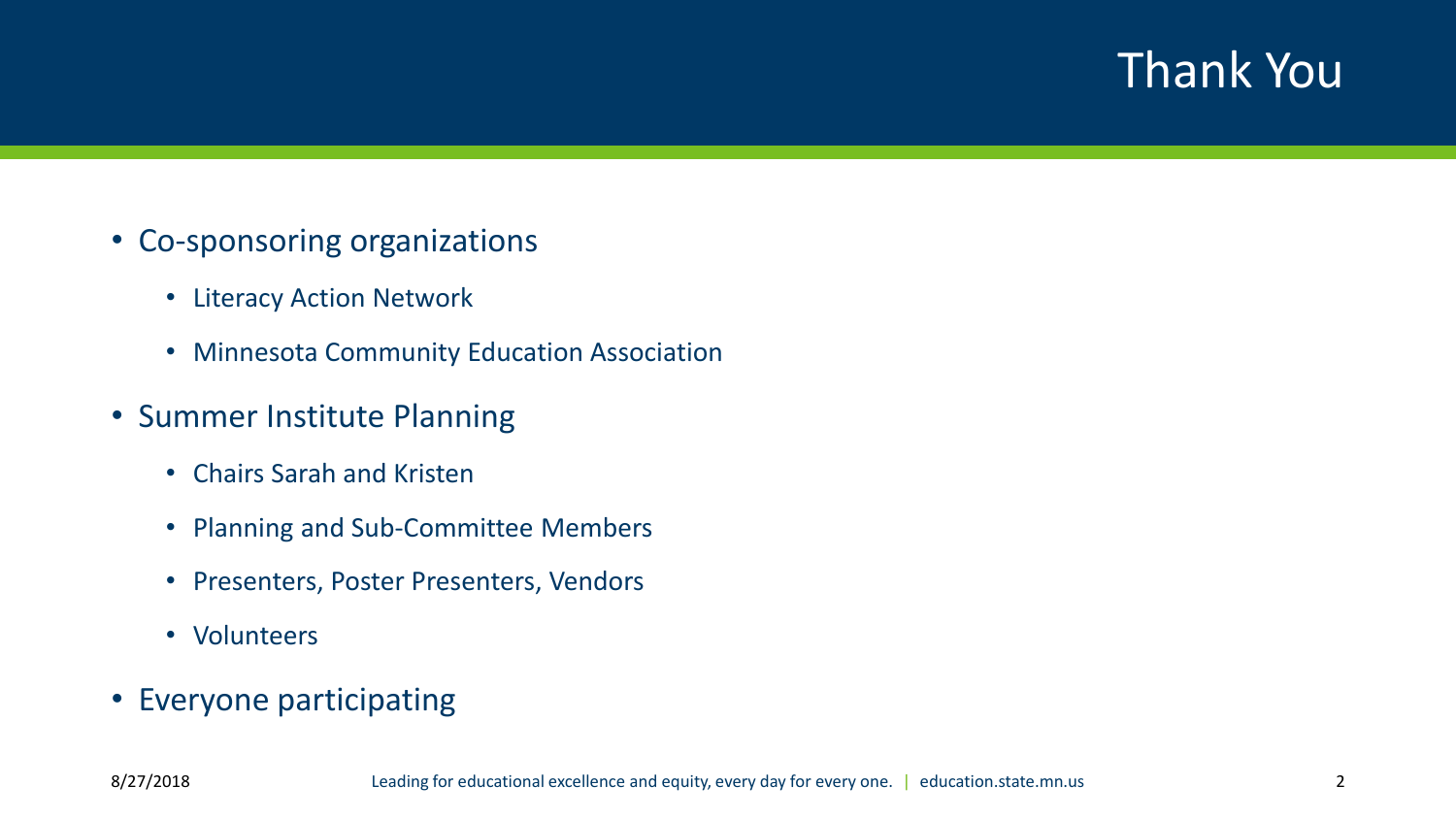### Working Groups

- Support Professional Resource Advisory Committee (SPARC)
- Distance Education Virtual Task Force
- PANDA Disabilities Advisory Committee
- PD Advisory Committee
- Regional Transitions Coordinators
- Adult Diploma Working Group
- CCRS Implementation Team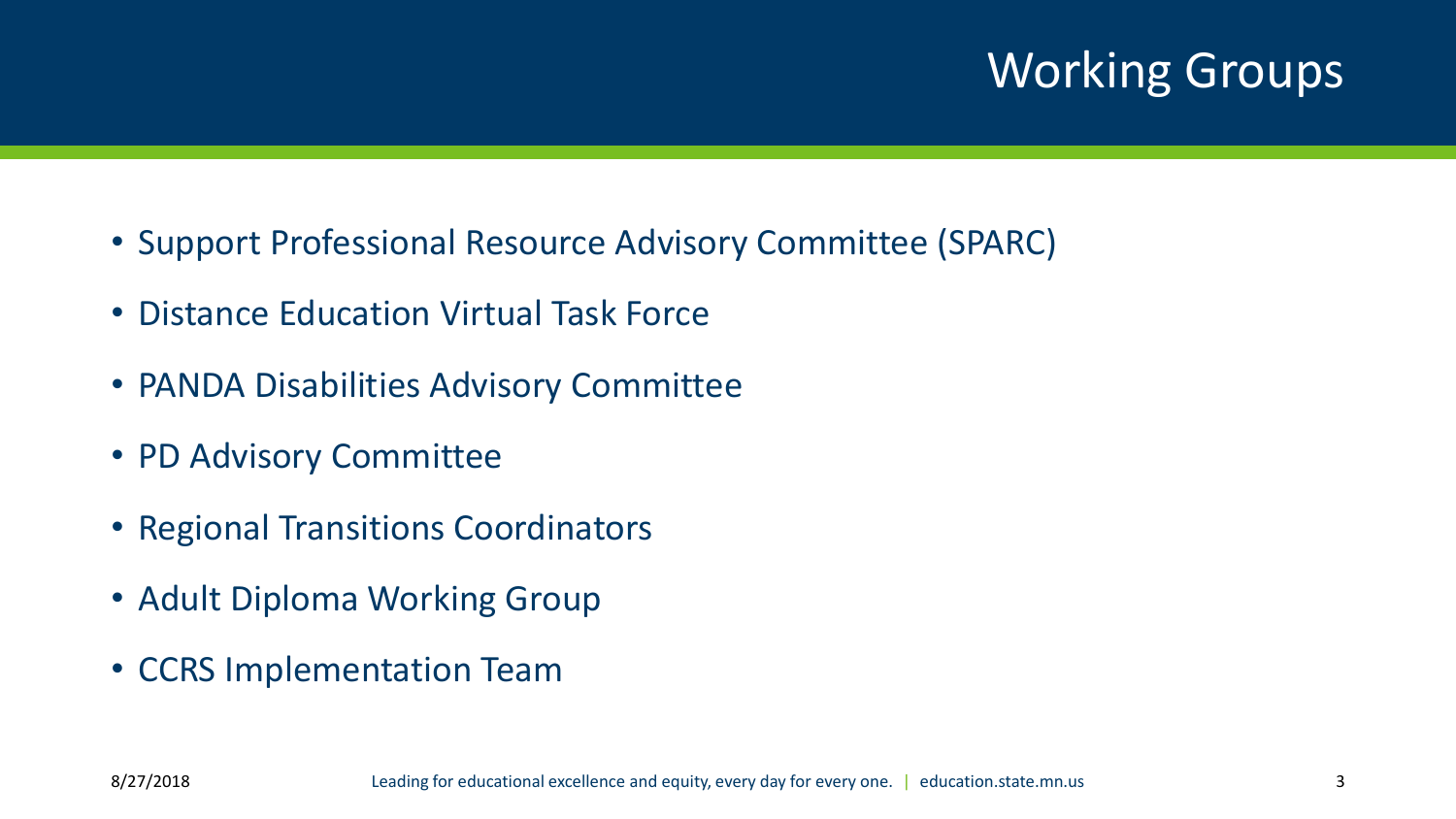### The Numbers

### • Indicators

- State and Federal Funding
- Average Contact Hours
- Enrollees
- Contact Hours
- GED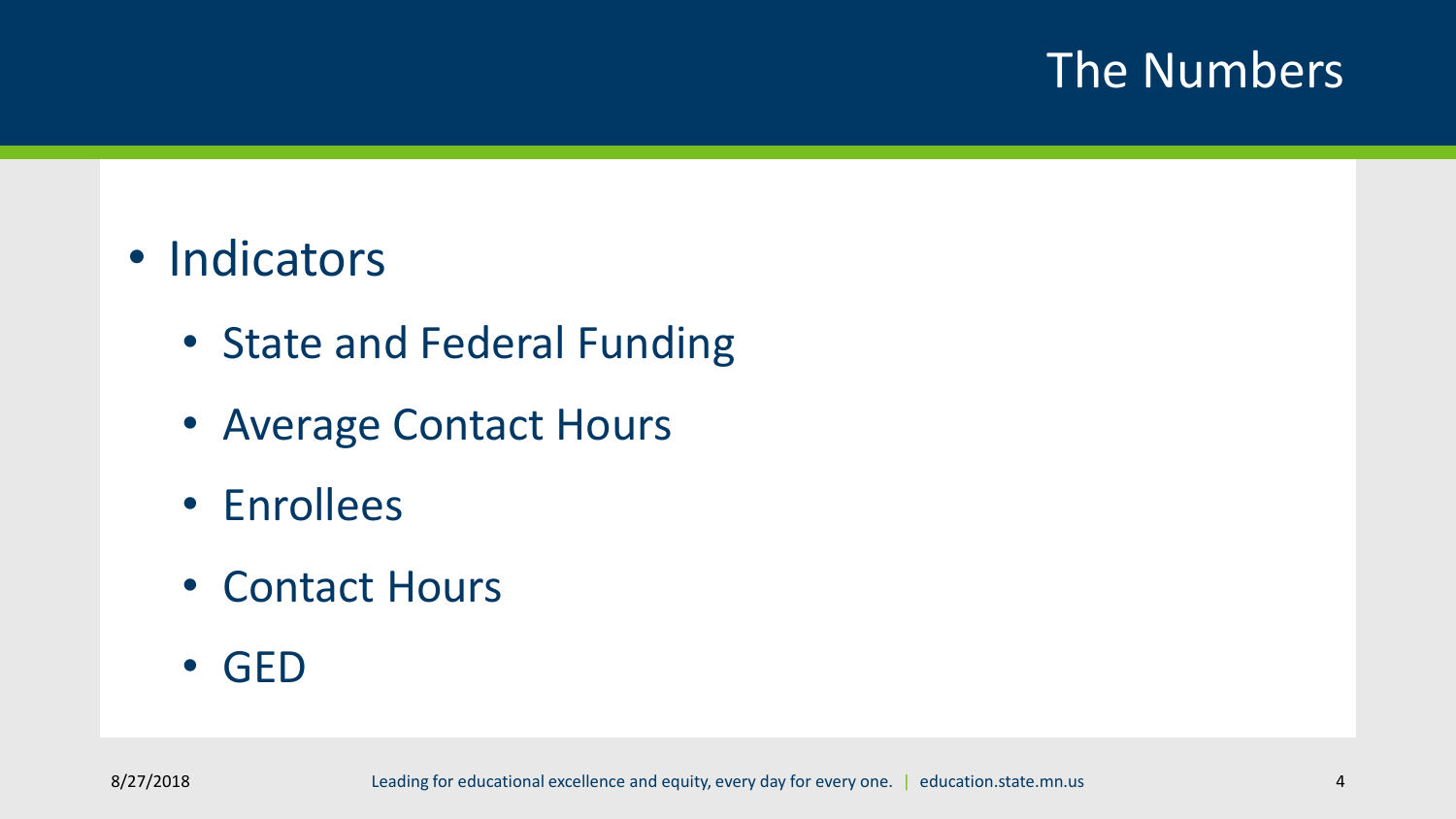### **State Aid**

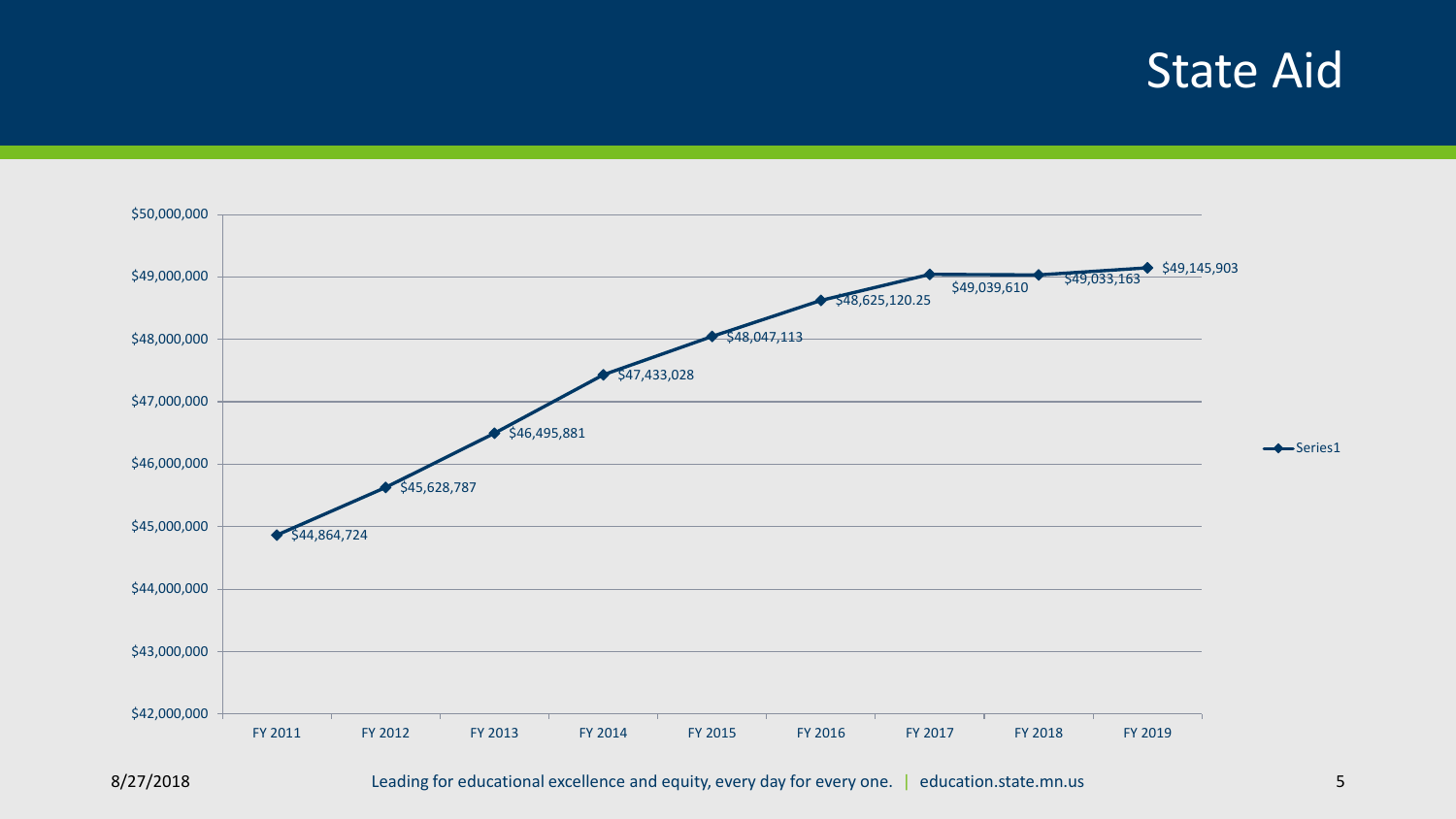### Federal Aid

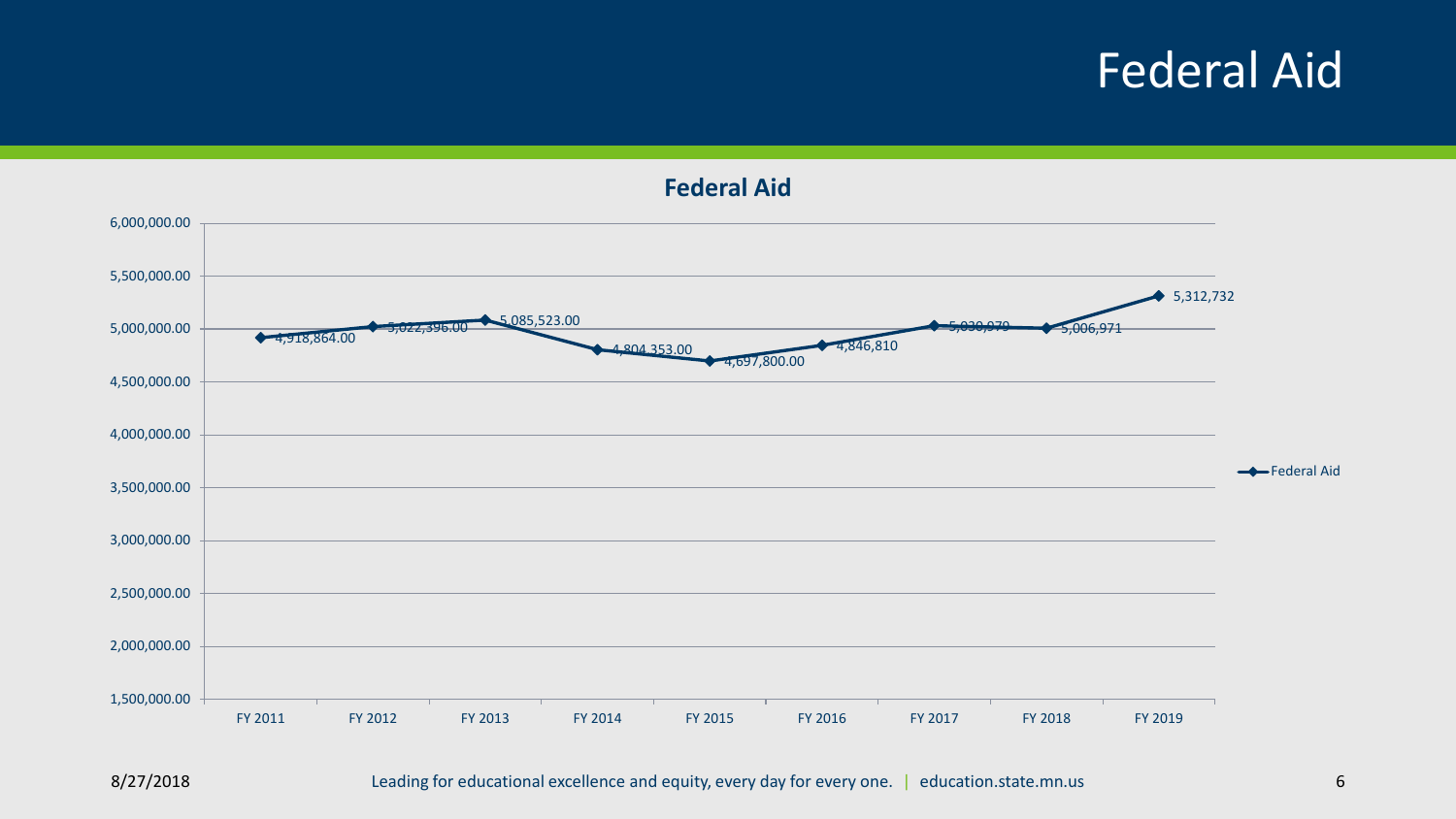### Average Hours Per Enrollee

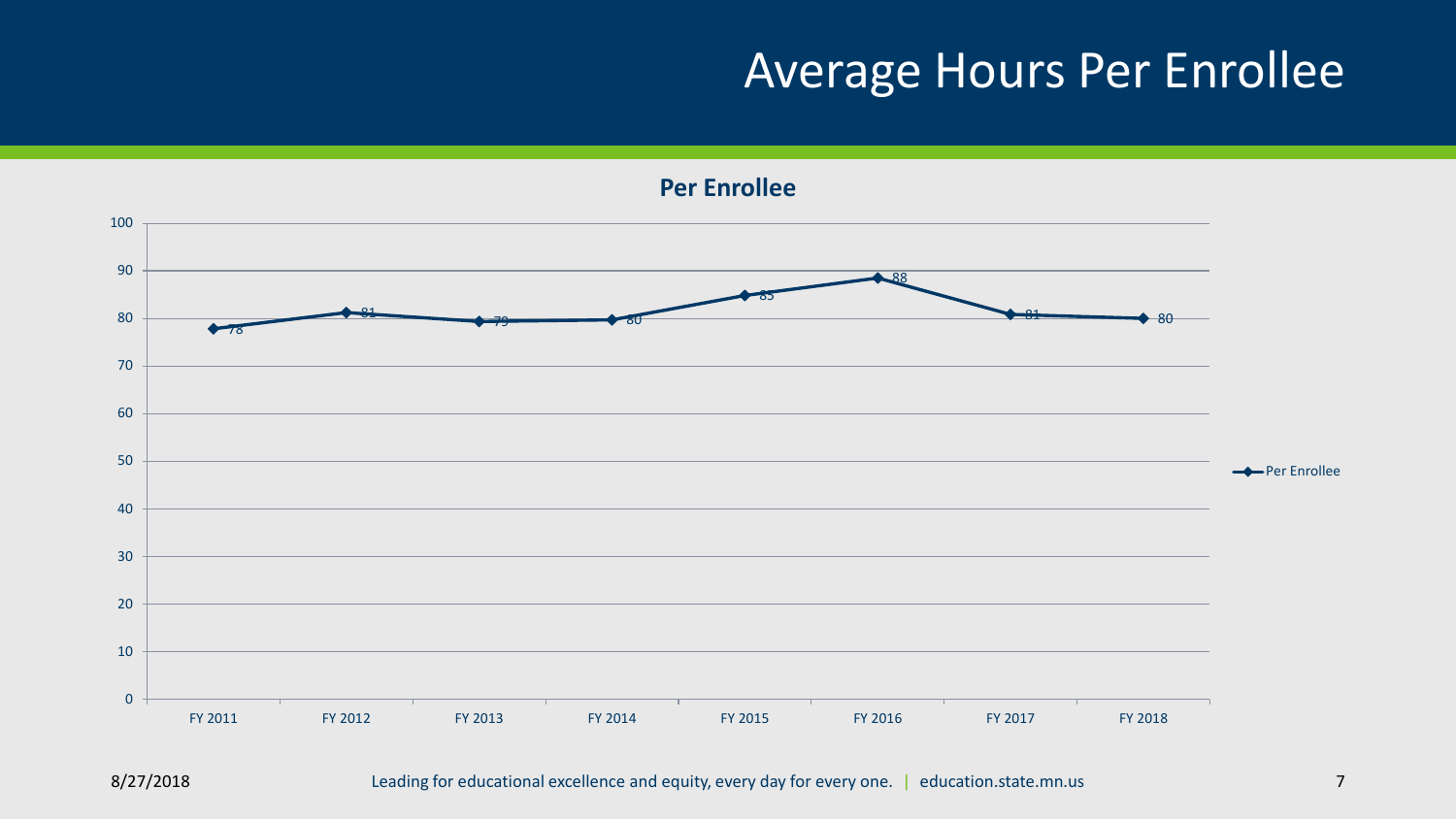### Enrollees

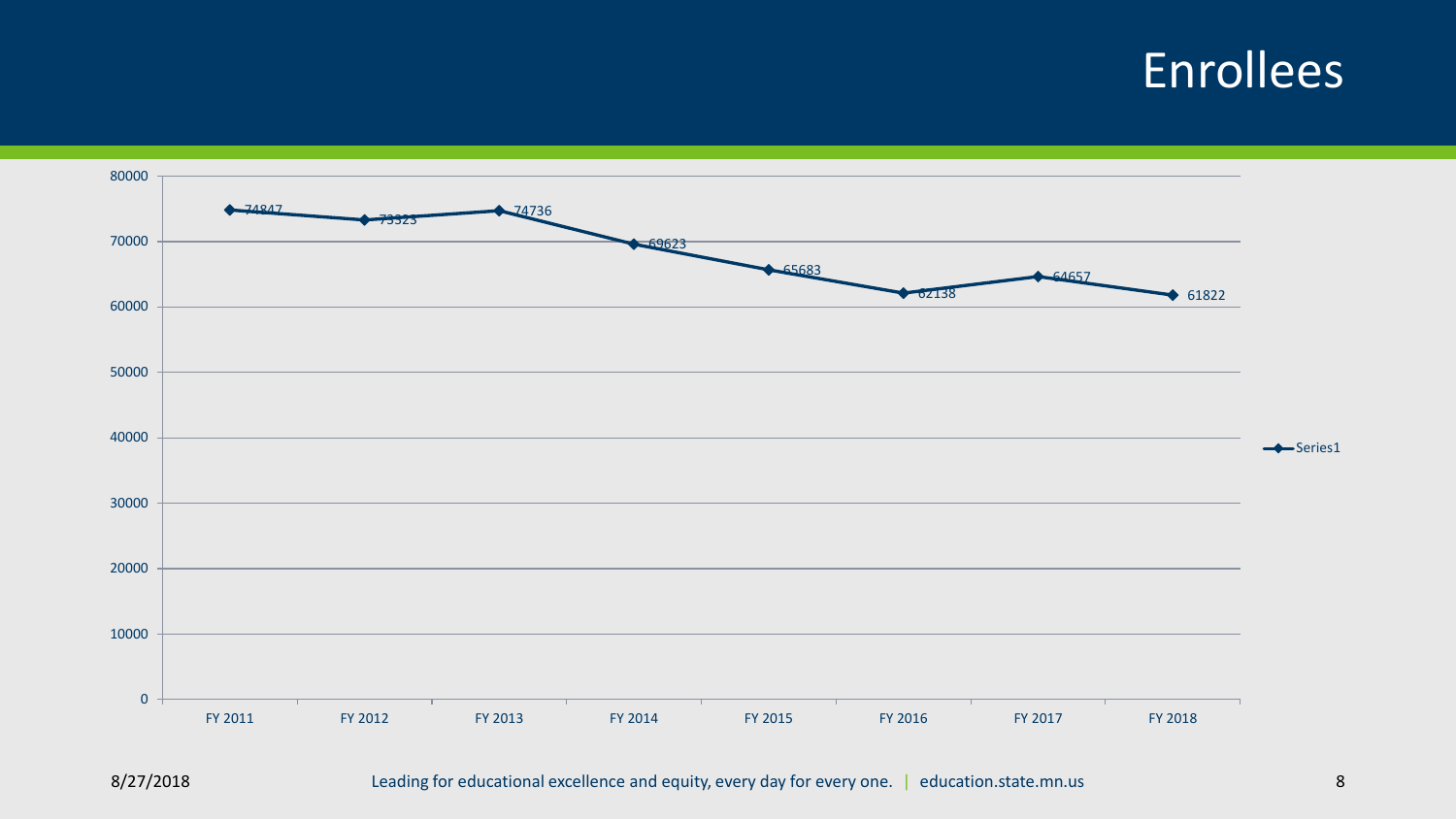#### **Hours**

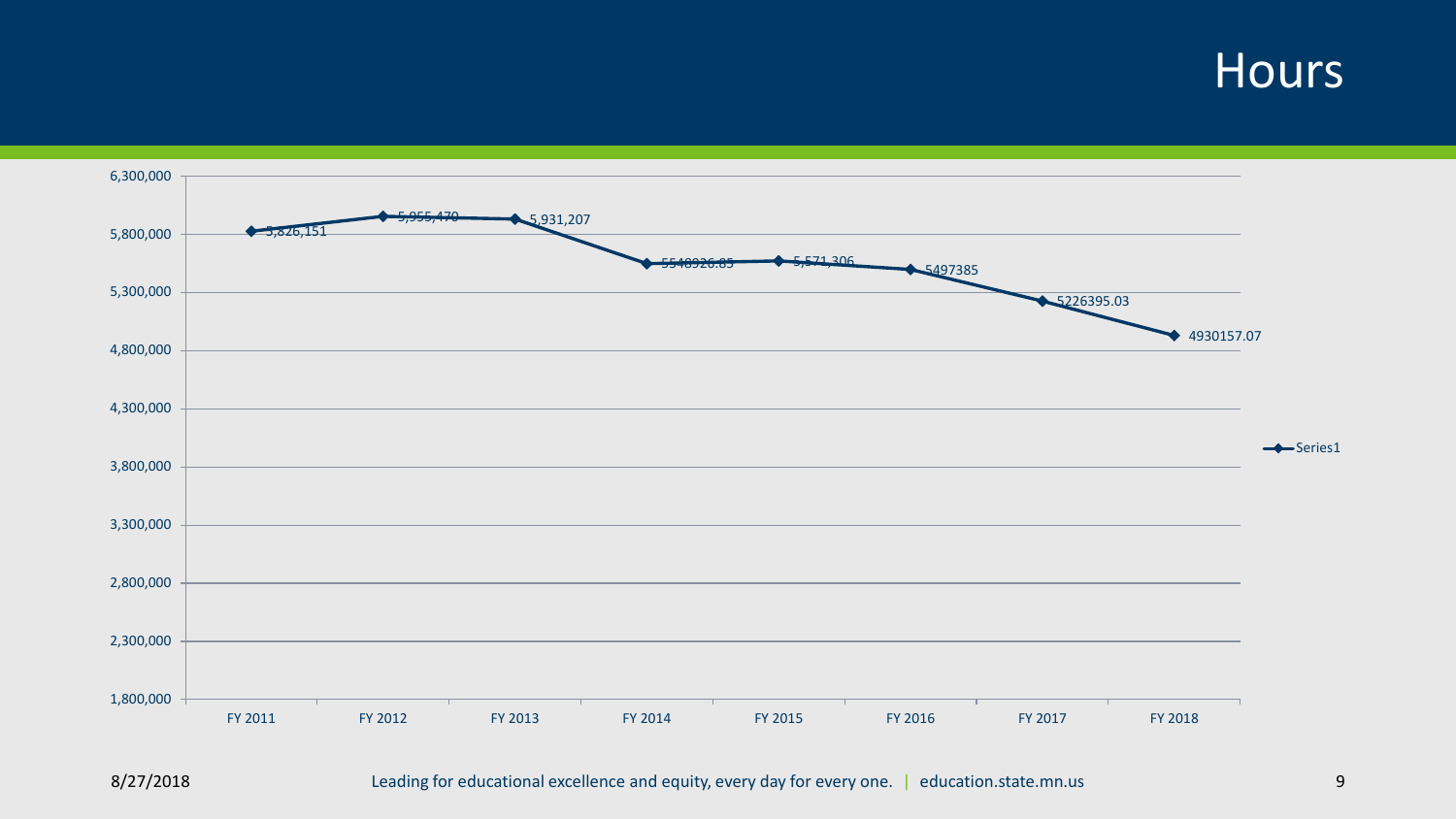### ABE and ESL Percent Completing Level

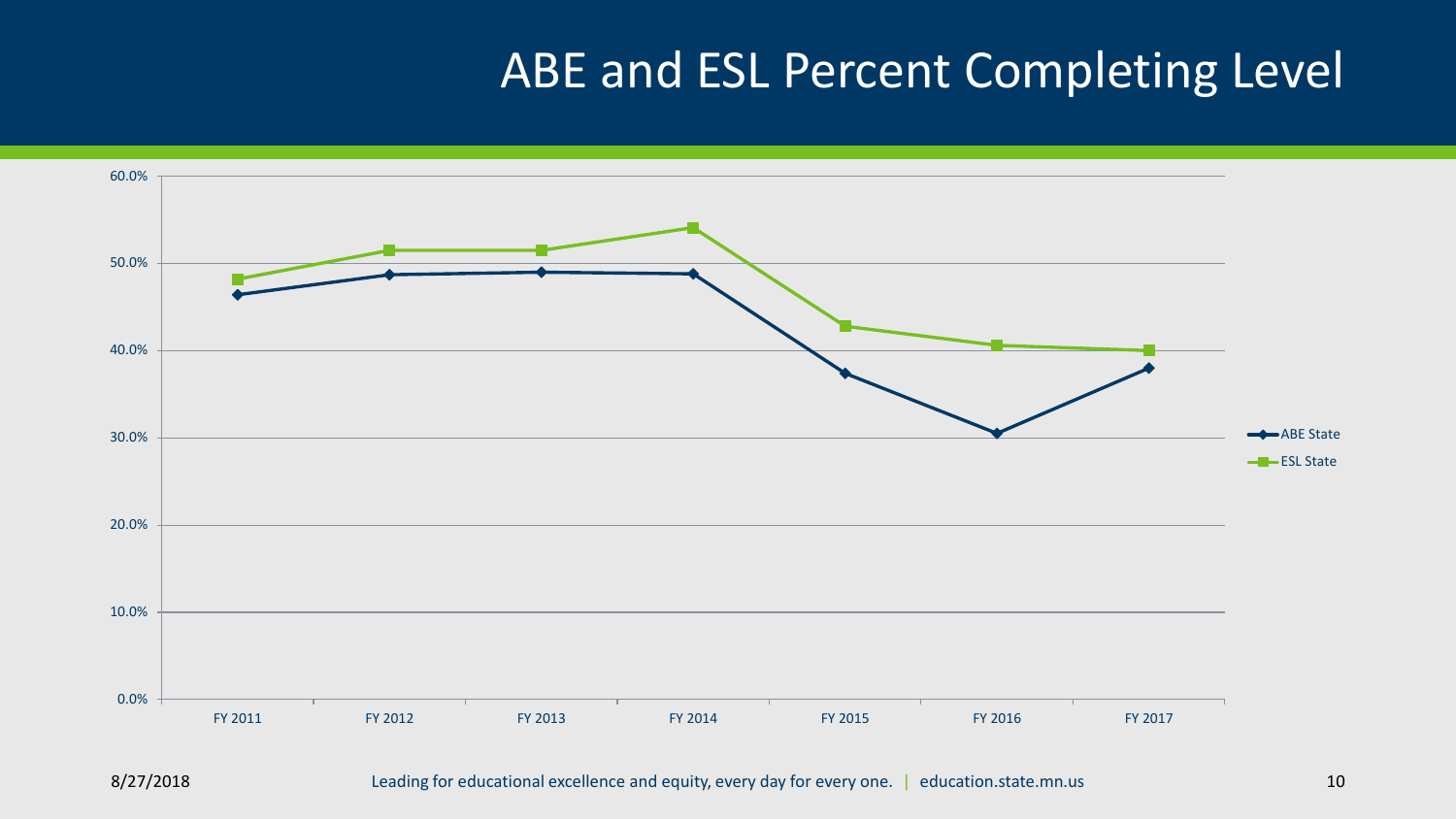GED

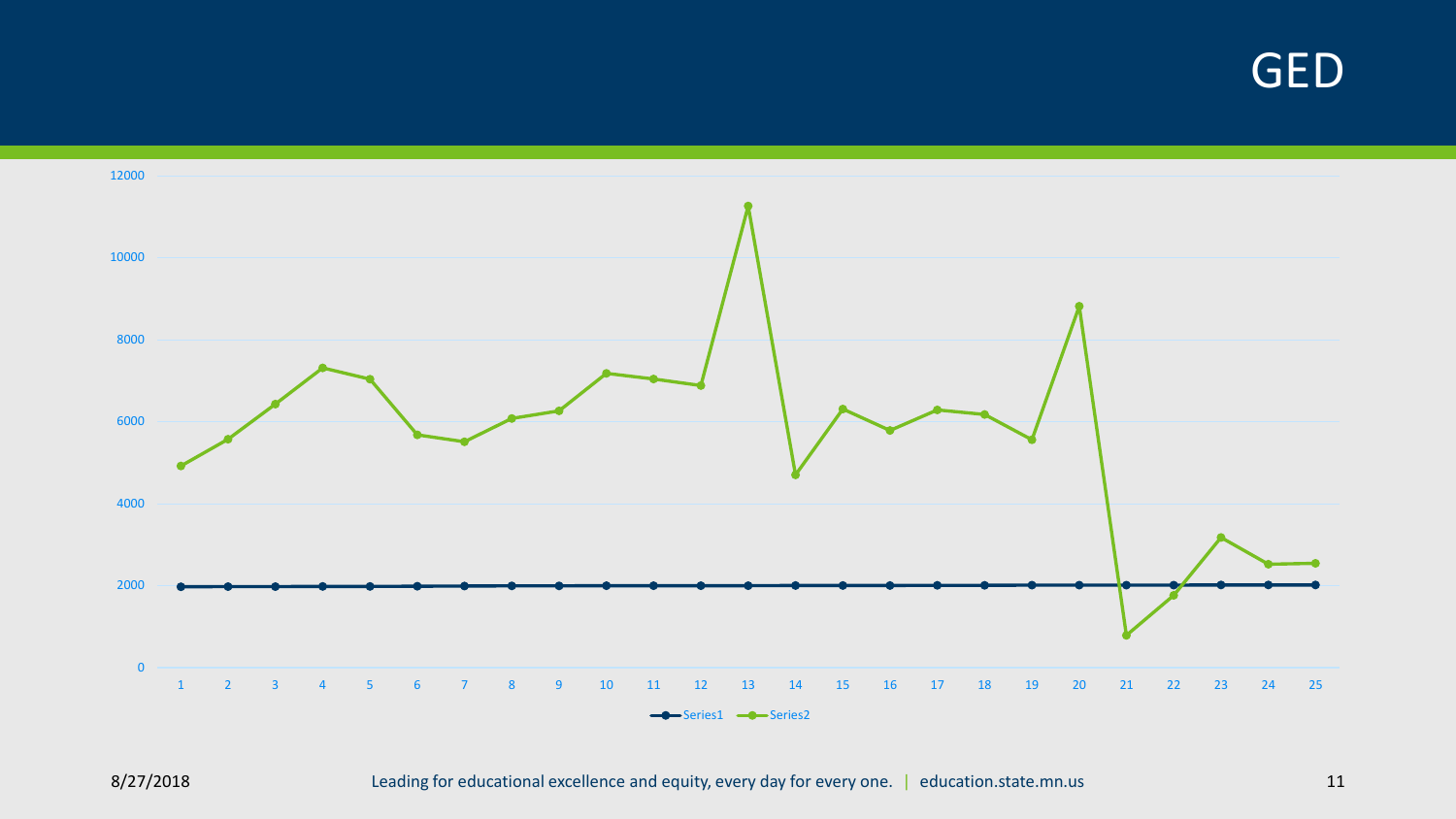### Updates

- Standards
- Adult Career Pathways
- ABE Support Network
- Program Quality Standards
- TABE and CASAS
- LAN and COABE
- Secondary Credentials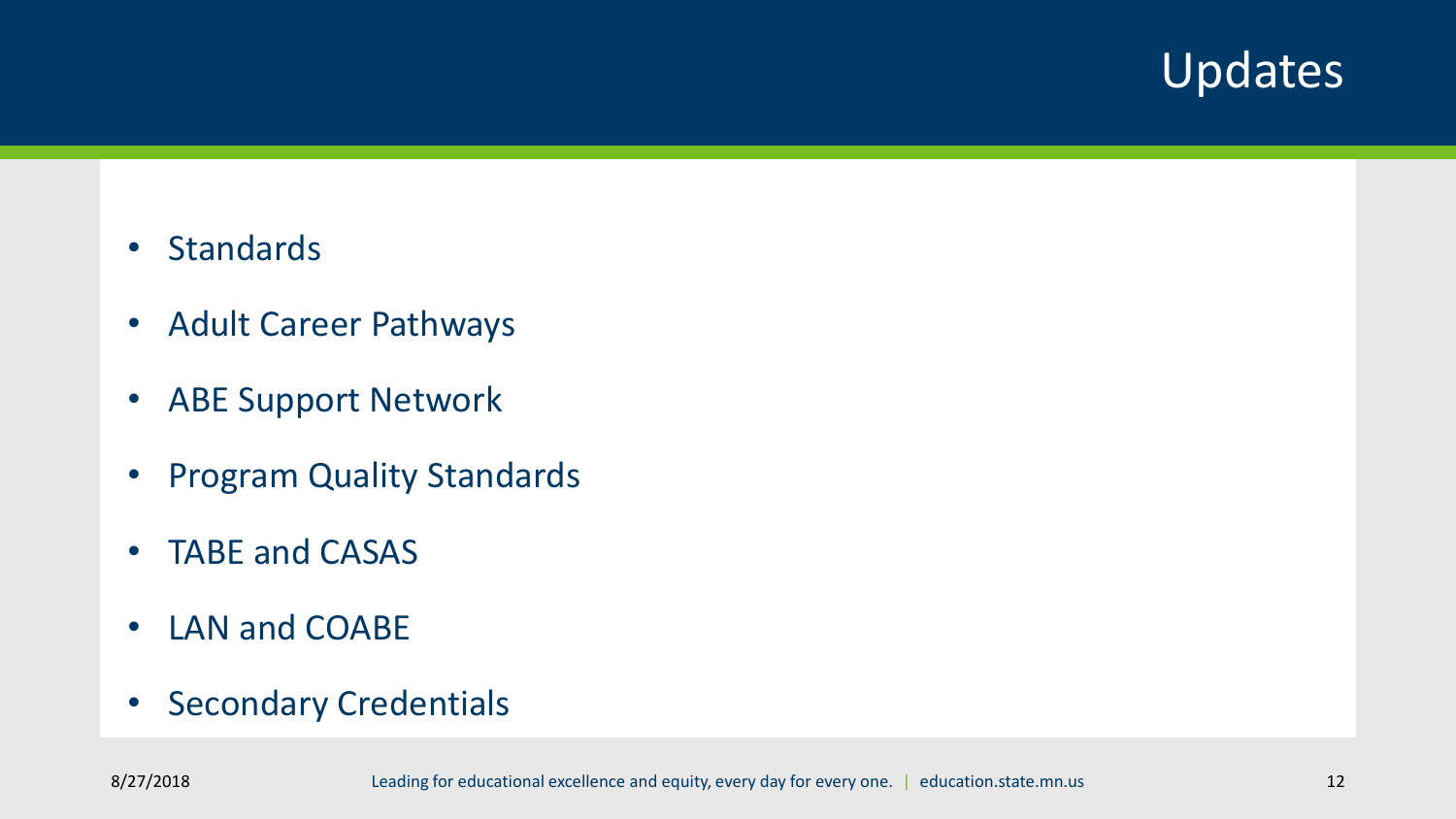### MN ABE Content Standards

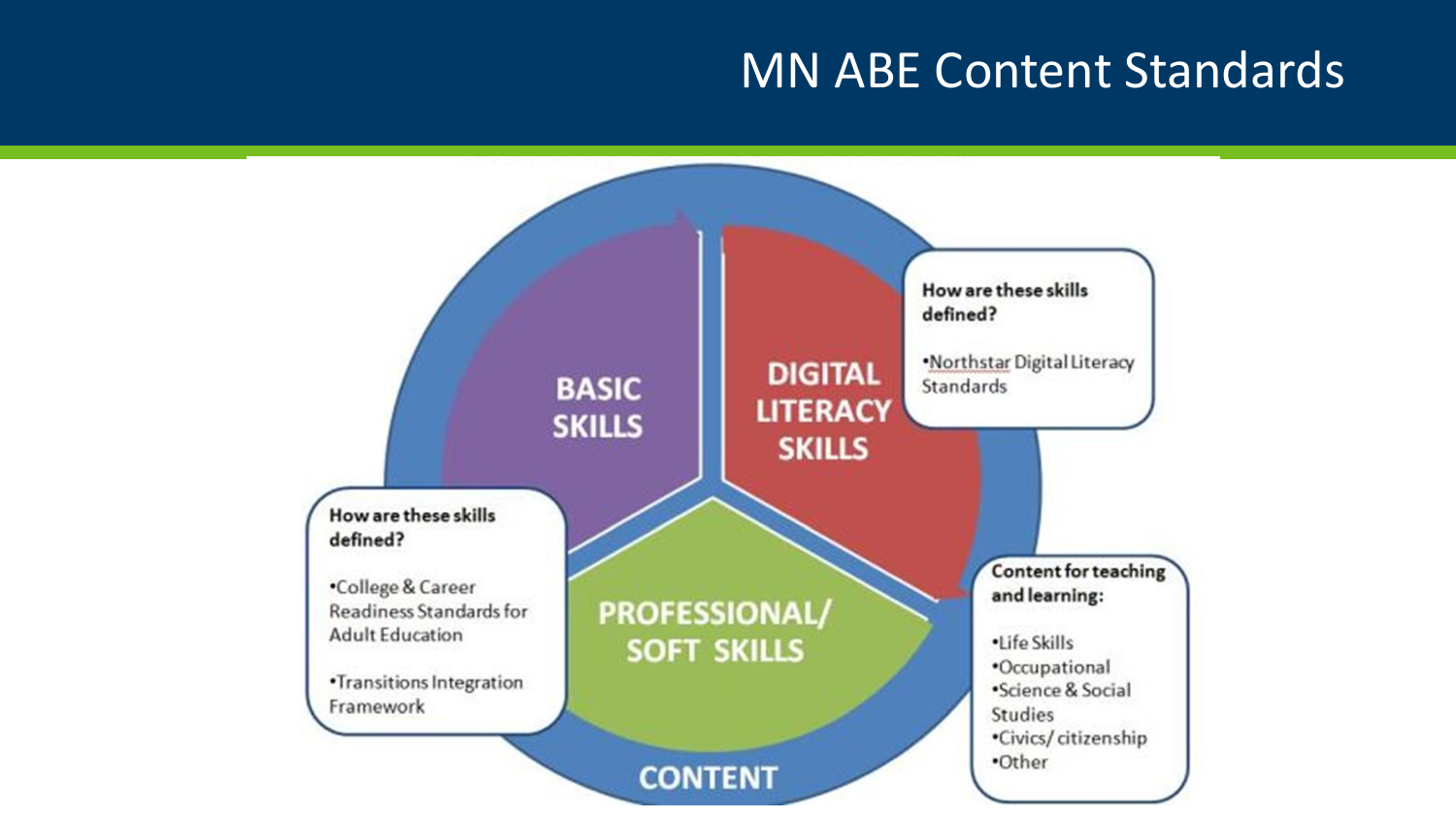



**Throughout ALL of this work, students & their goals are at the core. We know that the professional or "soft skills" as defined in the ACES TIF (Transitions Integration Framework) are central to success in any career pathway. Transitions minded, TIF-informed planning & instruction form the background of our work in Adult Career Pathways.**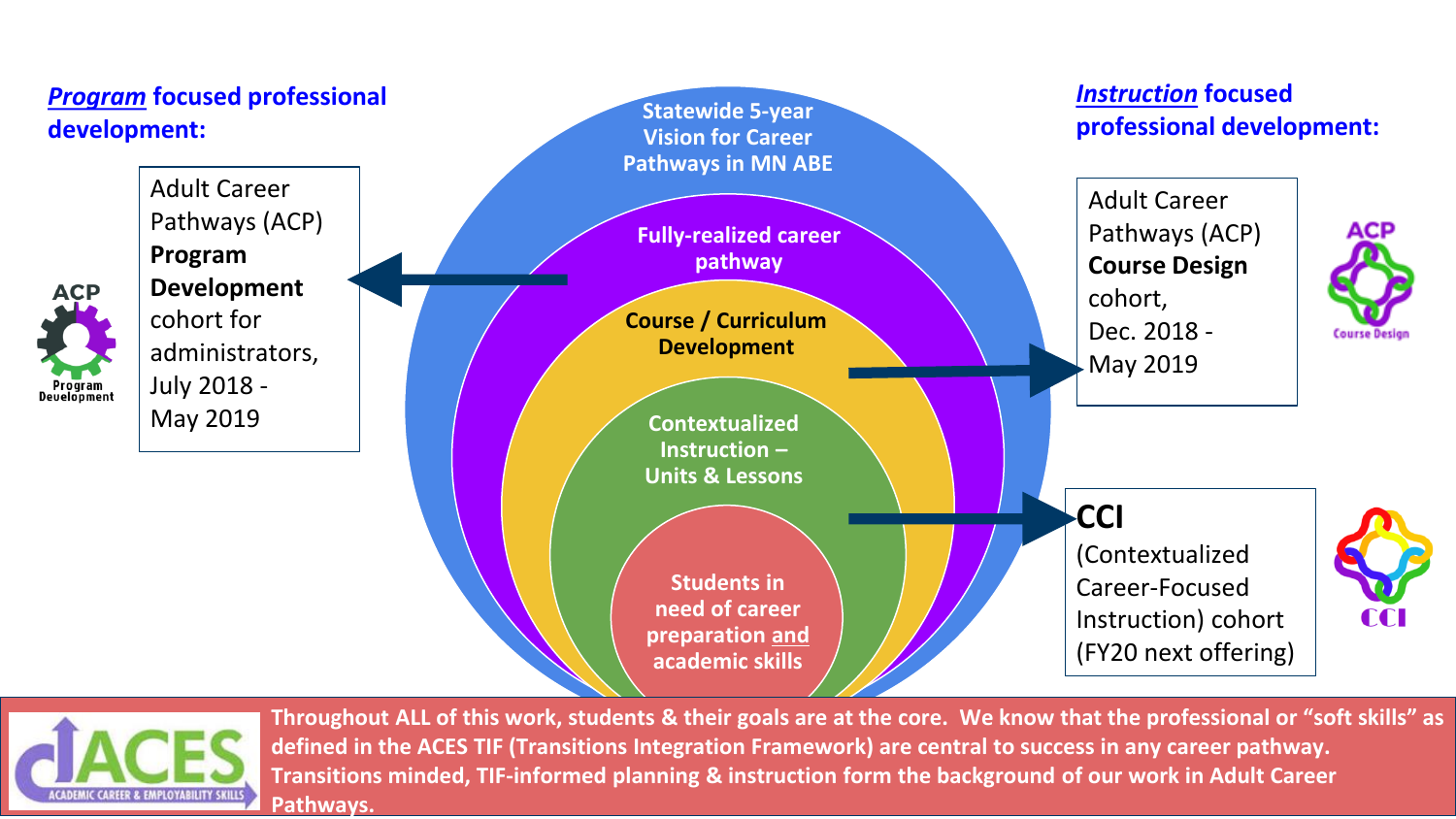

## ABE Support Network (aka: Supplemental Services)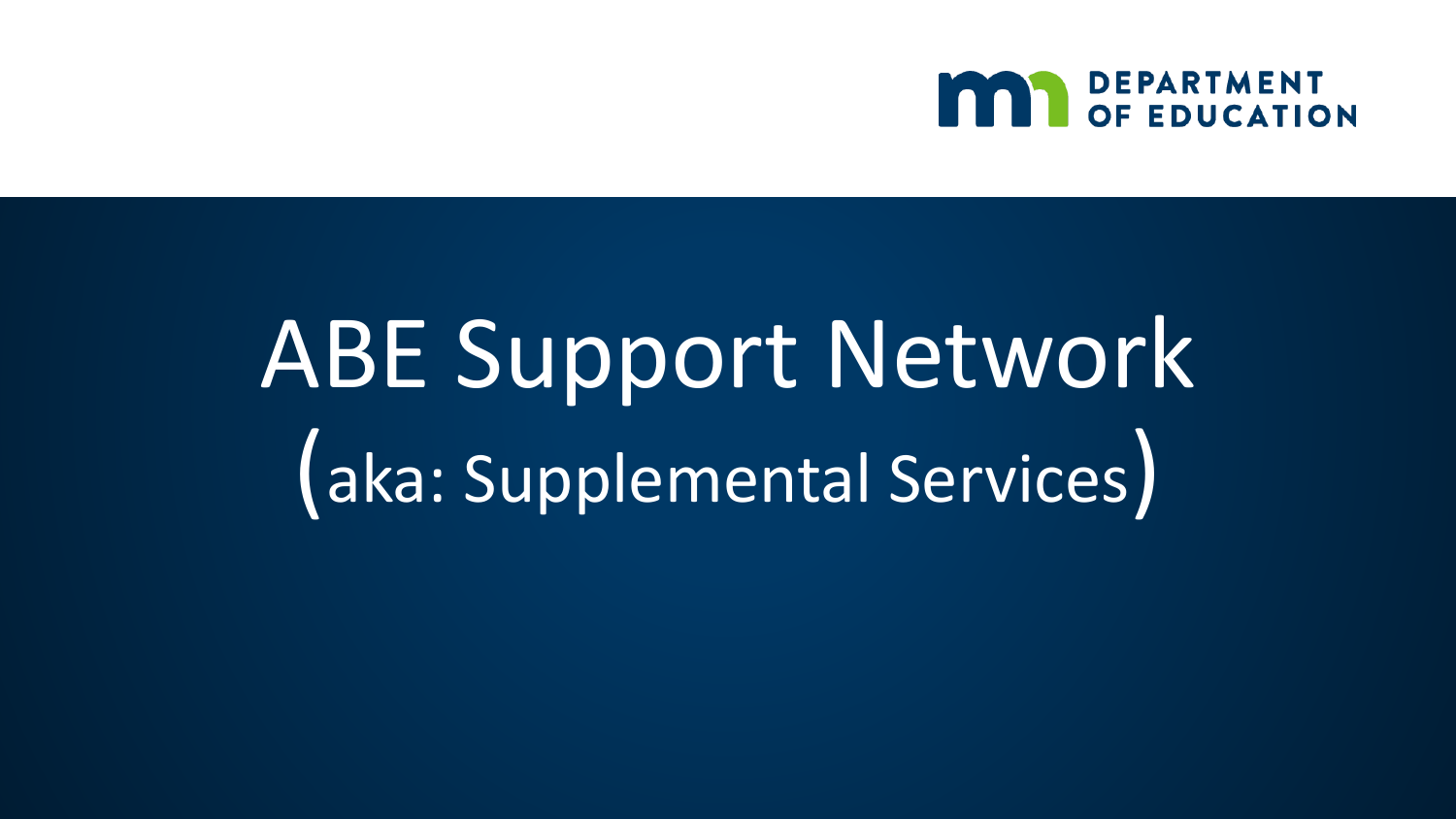### **ABE Supplemental Service Grants Awarded**

| <b>Grant Activity</b>                               | <b>Provider</b>                                                                   |
|-----------------------------------------------------|-----------------------------------------------------------------------------------|
| Professional development services                   | ATLAS, www.atlasABE.org                                                           |
| Volunteer & outreach services                       | Minnesota Literacy Council, www.mnliteracy.org                                    |
| Technology integration & distance learning services | Minnesota Literacy Council, www.mnliteracy.org,<br>www.mnabe-distancelearning.org |
| Disability training & support services              | PANDA, http://mn.abedisabilities.org                                              |
| <b>Assessment training &amp; services</b>           | Southwest ABE, www.mnabeassessment.com                                            |
| Program quality support services                    | Literacy Action Network, www.literacyactionnetwork.org                            |
| <b>Transition services</b>                          | <b>Minnesota Workforce Council Association</b><br>http://mwca-mn.org              |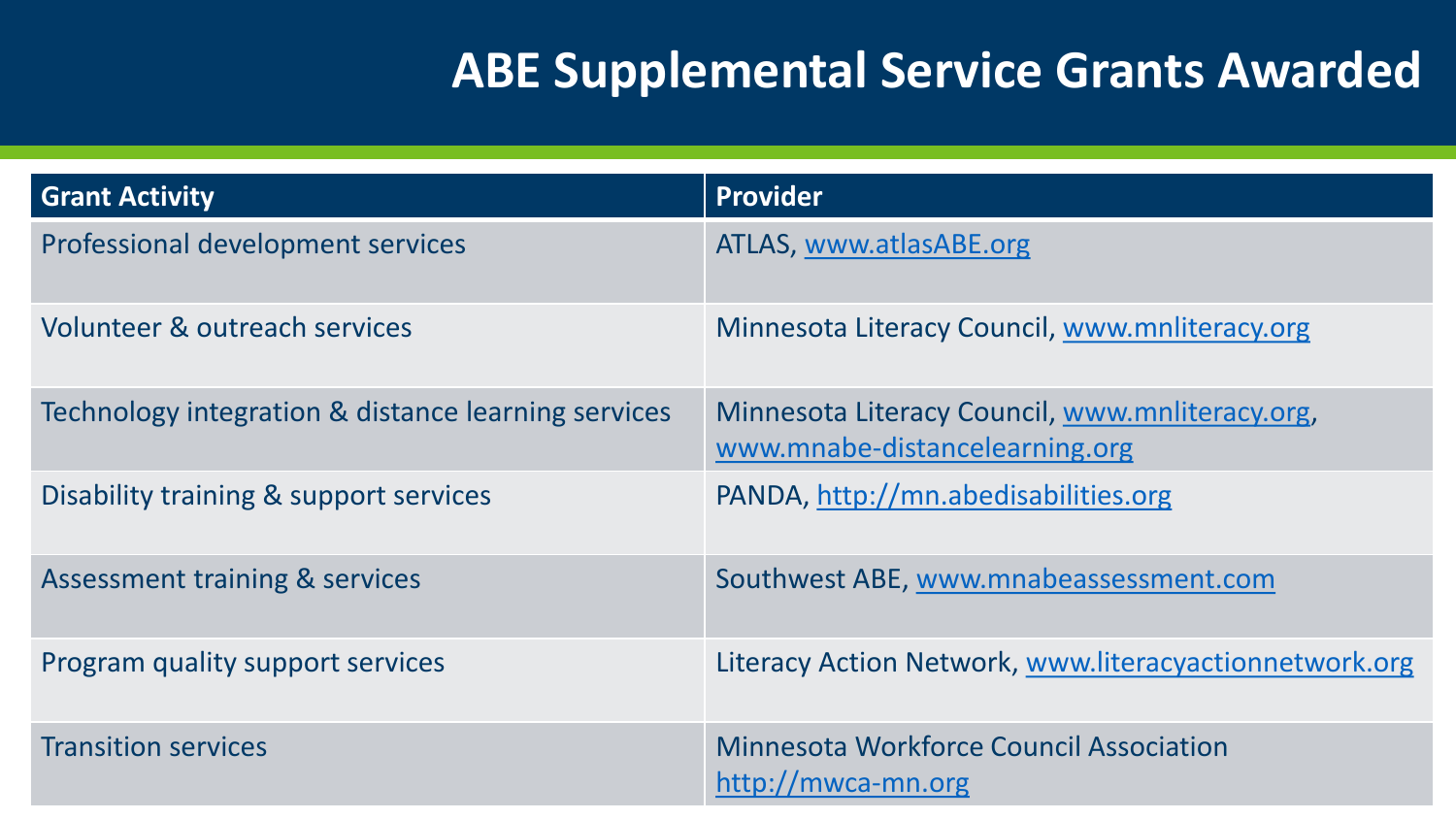### **Minnesota ABE Support Network Providers**











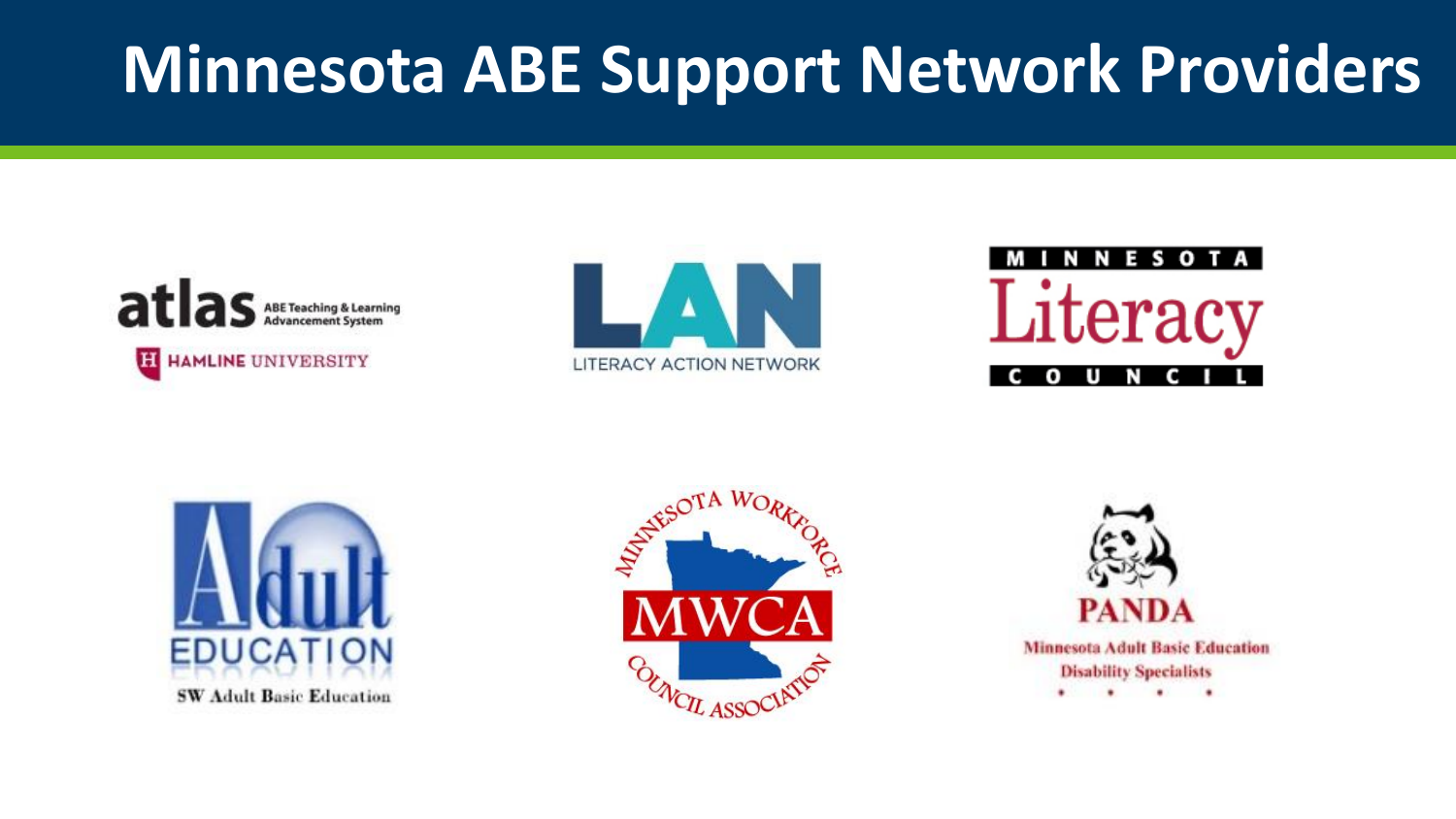### Professional development services

- Regional PD activities
- PD and resources on literacy: writing, evidence-based reading instruction (EBRI), including STAR
- PD and resources on effective adult numeracy instruction, including language and math
- PD and resources on effectively integrating transitions skills into ABE instruction (ACES)
- PD on career-focused contextualized basic skills instruction & programming
- PD on Adult Career Pathways programming & course development
- PD on effective adult ESL instruction, including ESL Study Circles (low-literacy, pronunciation)
- PD and support for CCRS implementation
- Online resource libraries
- Coordination of MN ABE PD communications, including the MN ABE Calendar of Events and *MN ABE Connect* e-newsletter

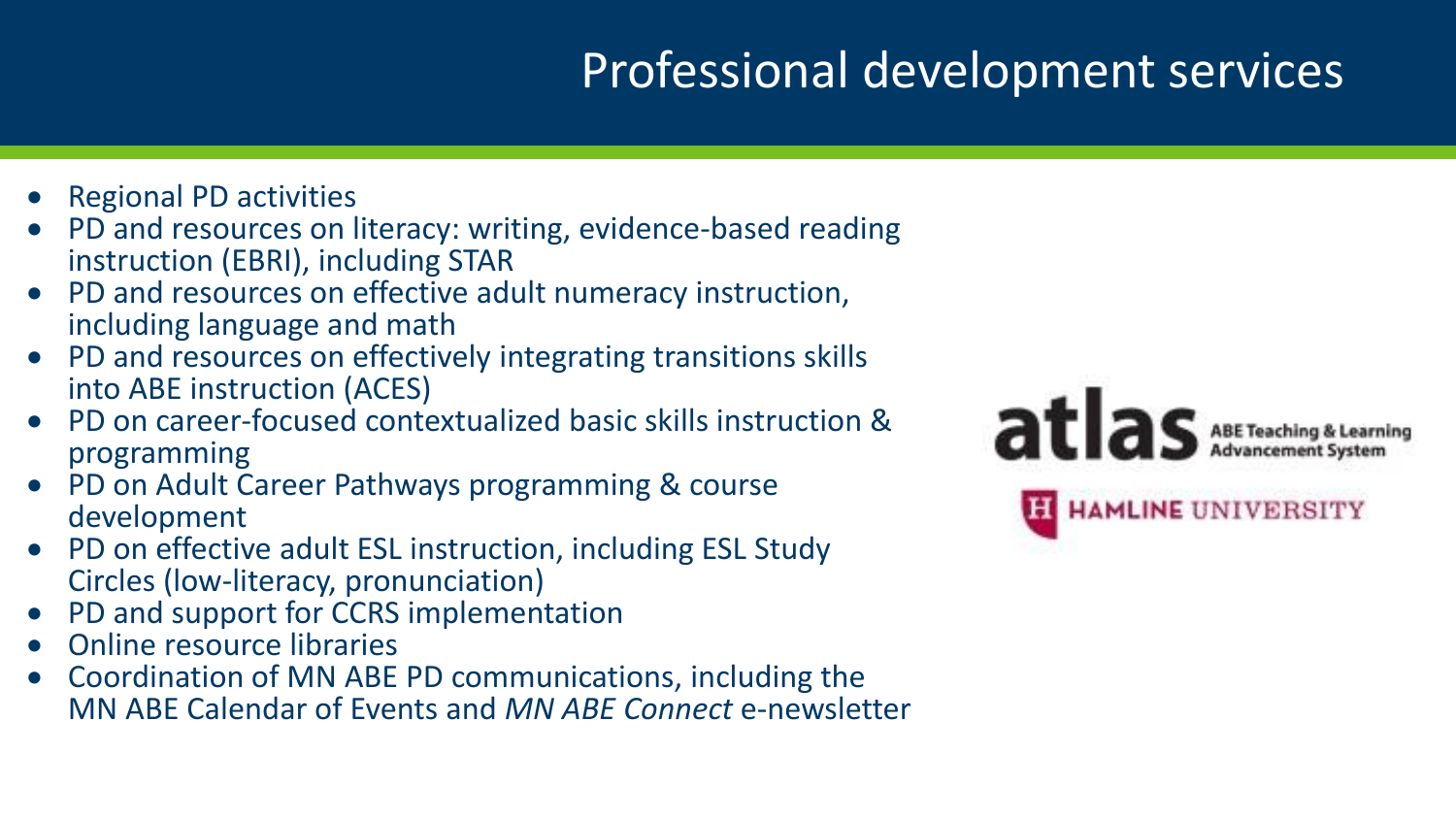### Volunteer & outreach services

- Adult Literacy Hotline
- Volunteer training, outreach and recruitment
- Volunteer management support

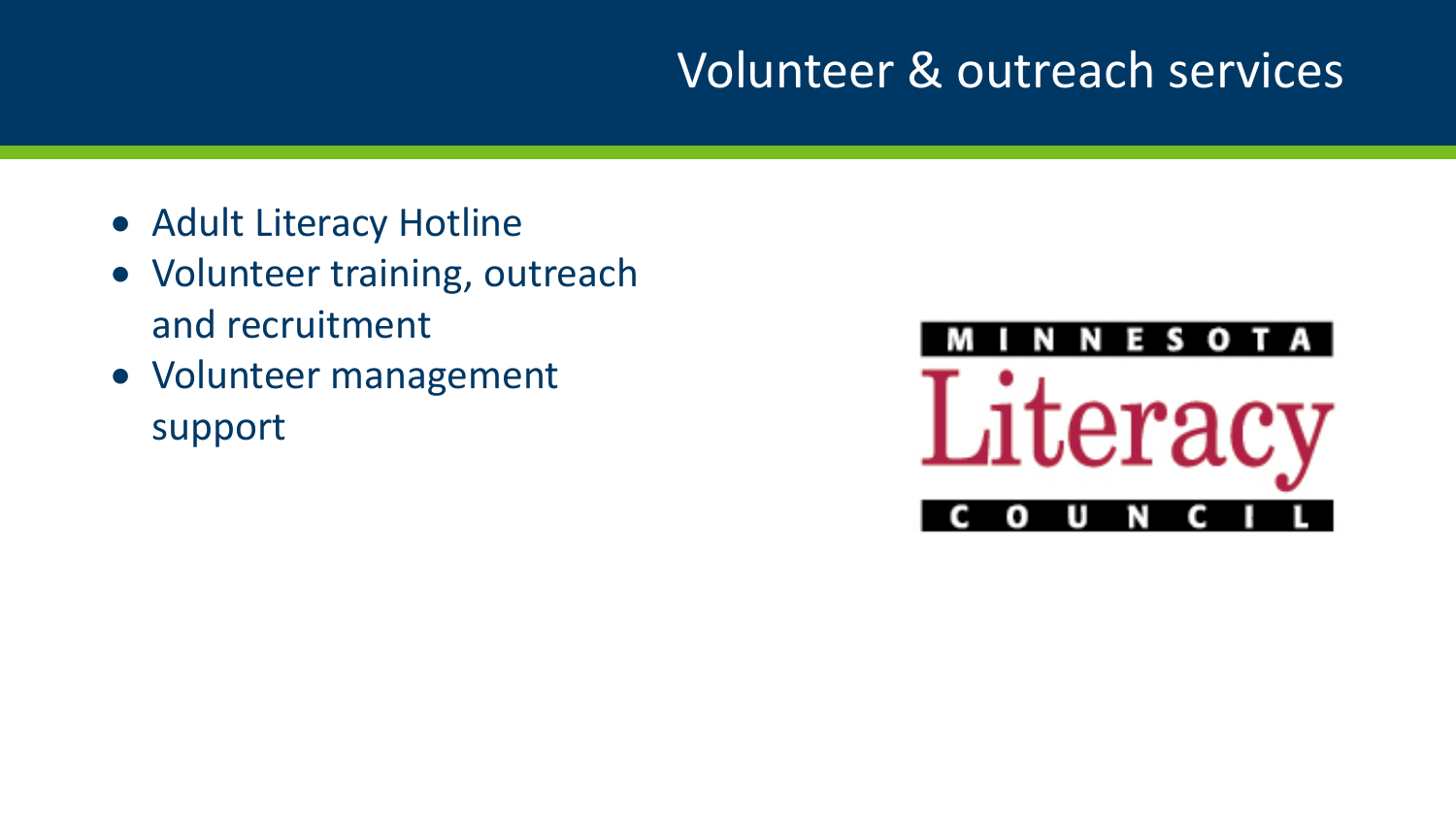### Technology integration & distance learning services

- PD on educational technology
- Online orientation to distance learning (DL)
- PD on distance learning best practices (including DL 101 & DL 102)
- Administration and training for state-supported distance learning platforms
- Facilitation of assessment of curricula for inclusion under distance learning policy
- Communication of distance learning information and resources to the ABE field
- Training on integrating digital literacy skills into instruction
- Online course development and delivery
- Online learning resources, including OERs



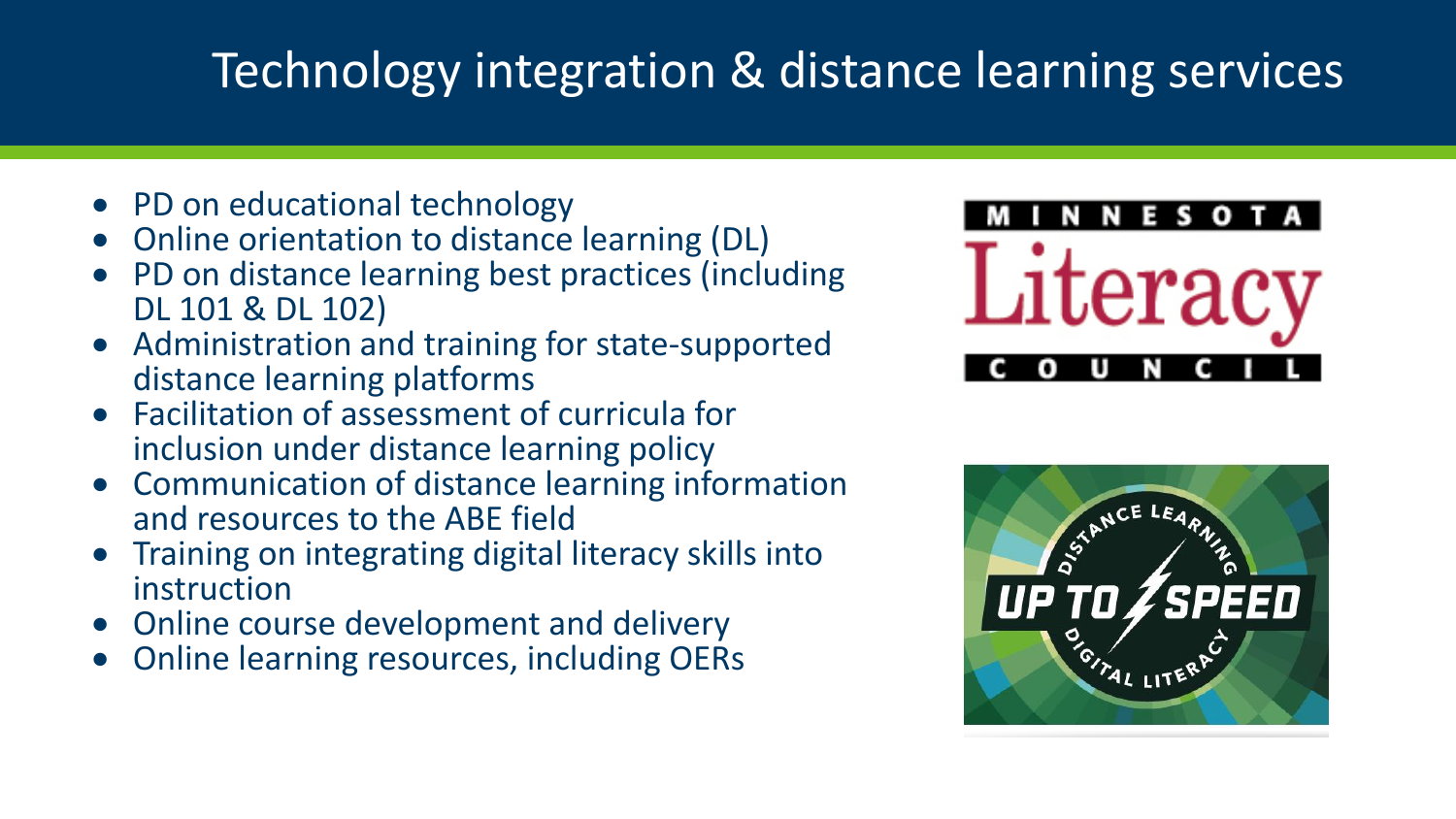### Disability training & support services

- PANDA's ABE disabilities website: [http://mn.abedisabilities.org](http://mn.abedisabilities.org/)
- **Training on Universal Design for Learning (UDL)**
- Training on disability topics at regionals and statewide events
- Lending library of resources and adaptive technology
- Self-service online adult learner intervention system and disability screening and referrals process on PANDA's website
- Consultation on serving students with disabilities
- Facilitation of disabilities outreach and advisory committee

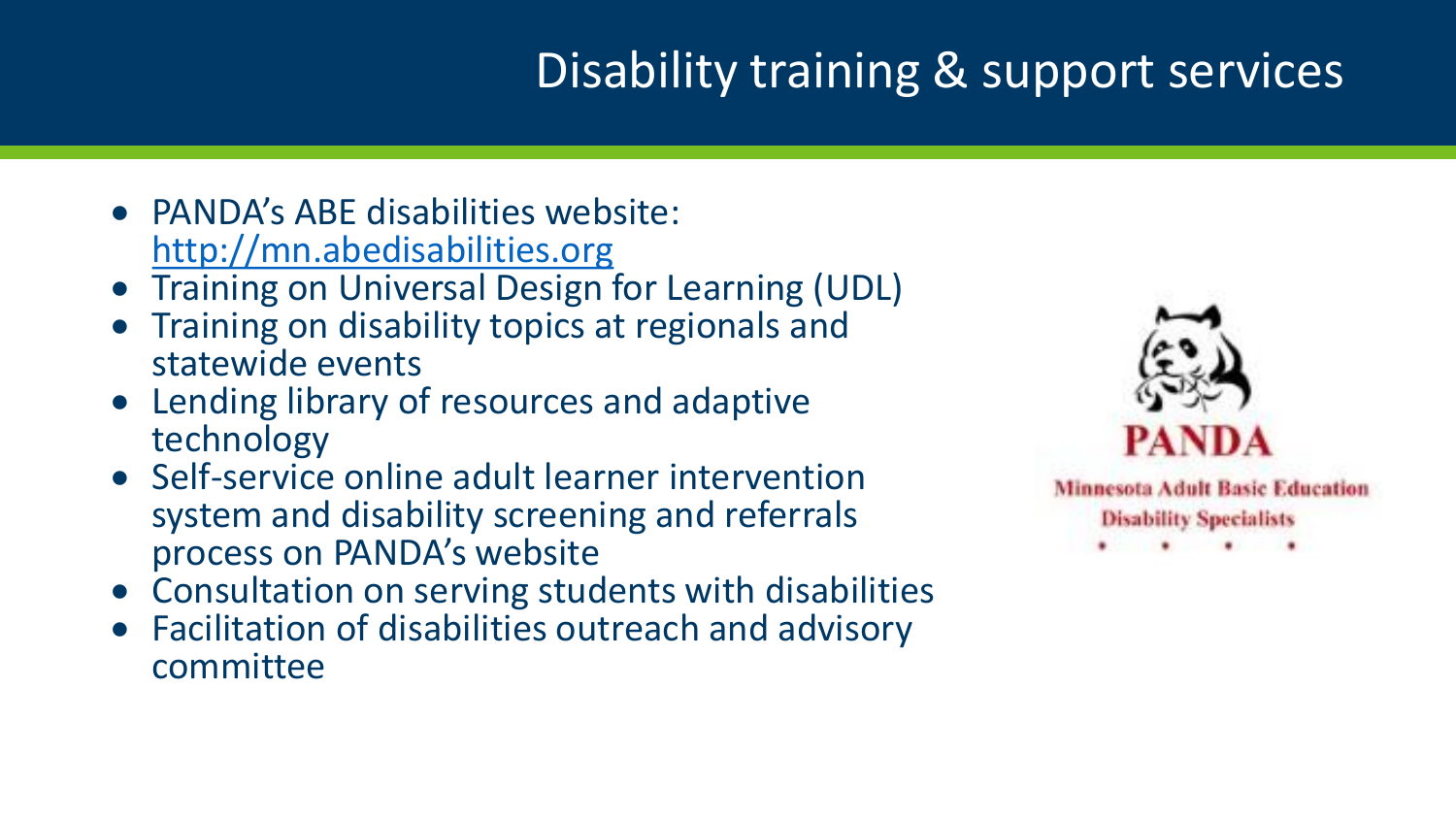### Assessment training & services

- CASAS and TABE training
- ABE assessment website: [www.mnabeassessment.com](http://www.mnabeassessment.com/)
- ABE Support Services Conference
- ABE Support Professional Certificate

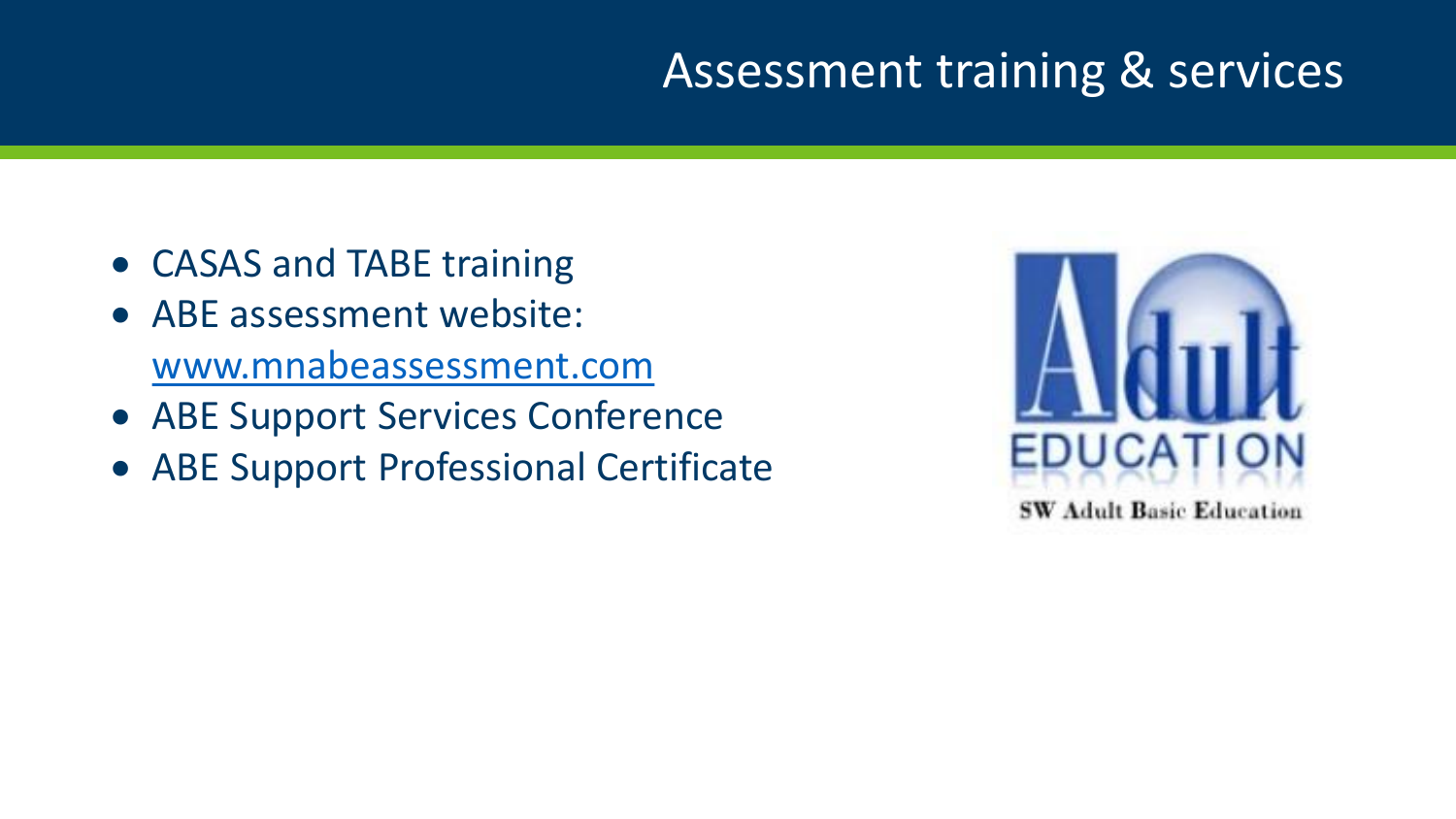### Program quality support services

- ABE program enhancement services such as ABE Summer Institute and statewide committees
- New ABE staff orientation and support (ABE Foundations)
- State Standard Adult High School Diploma implementation support
- ABE marketing resources
- Facilitation of discussions on current ABE issues

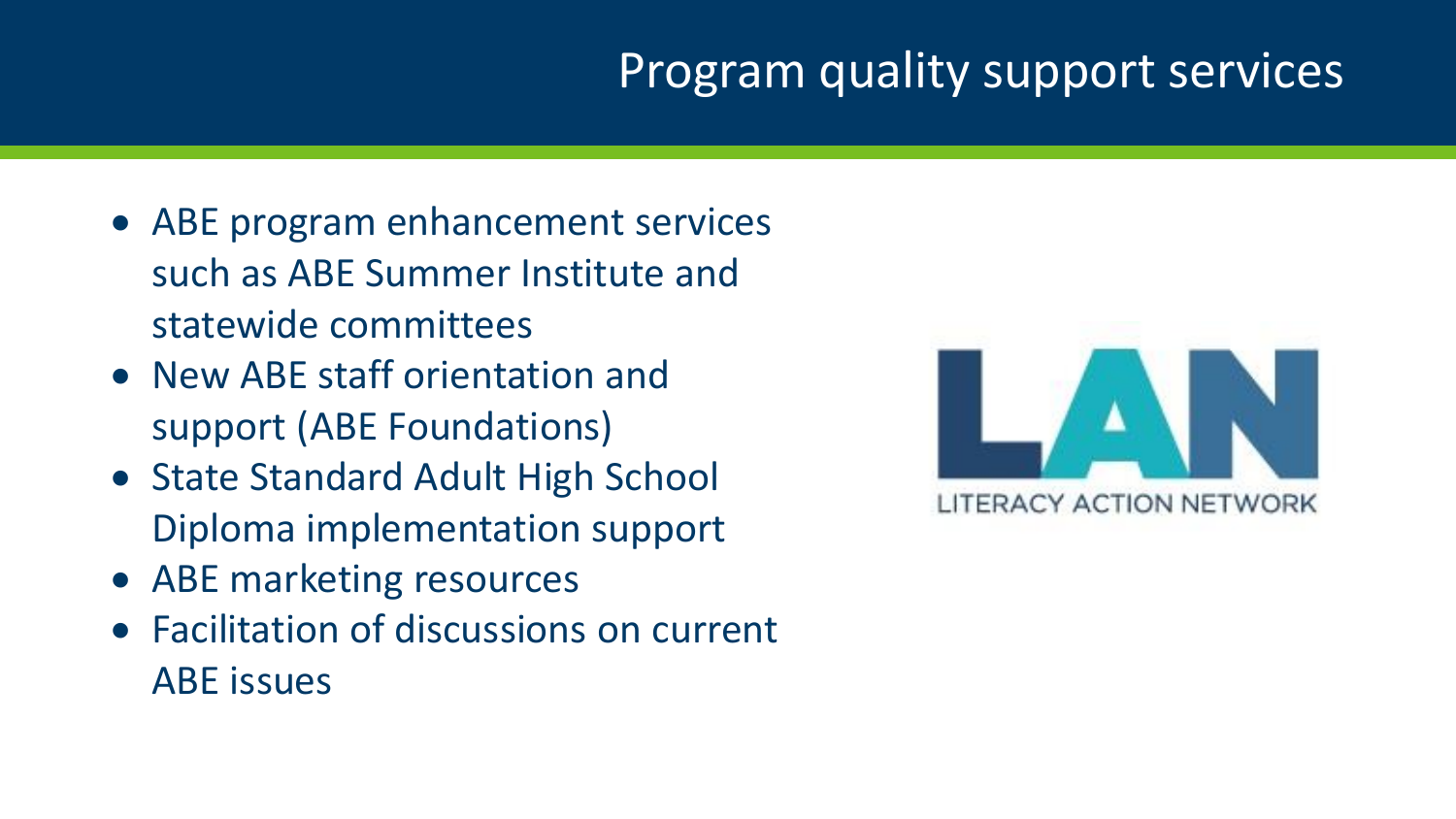### Transition services

- Support for regional transitions coordination
- Support for workforce development collaborations

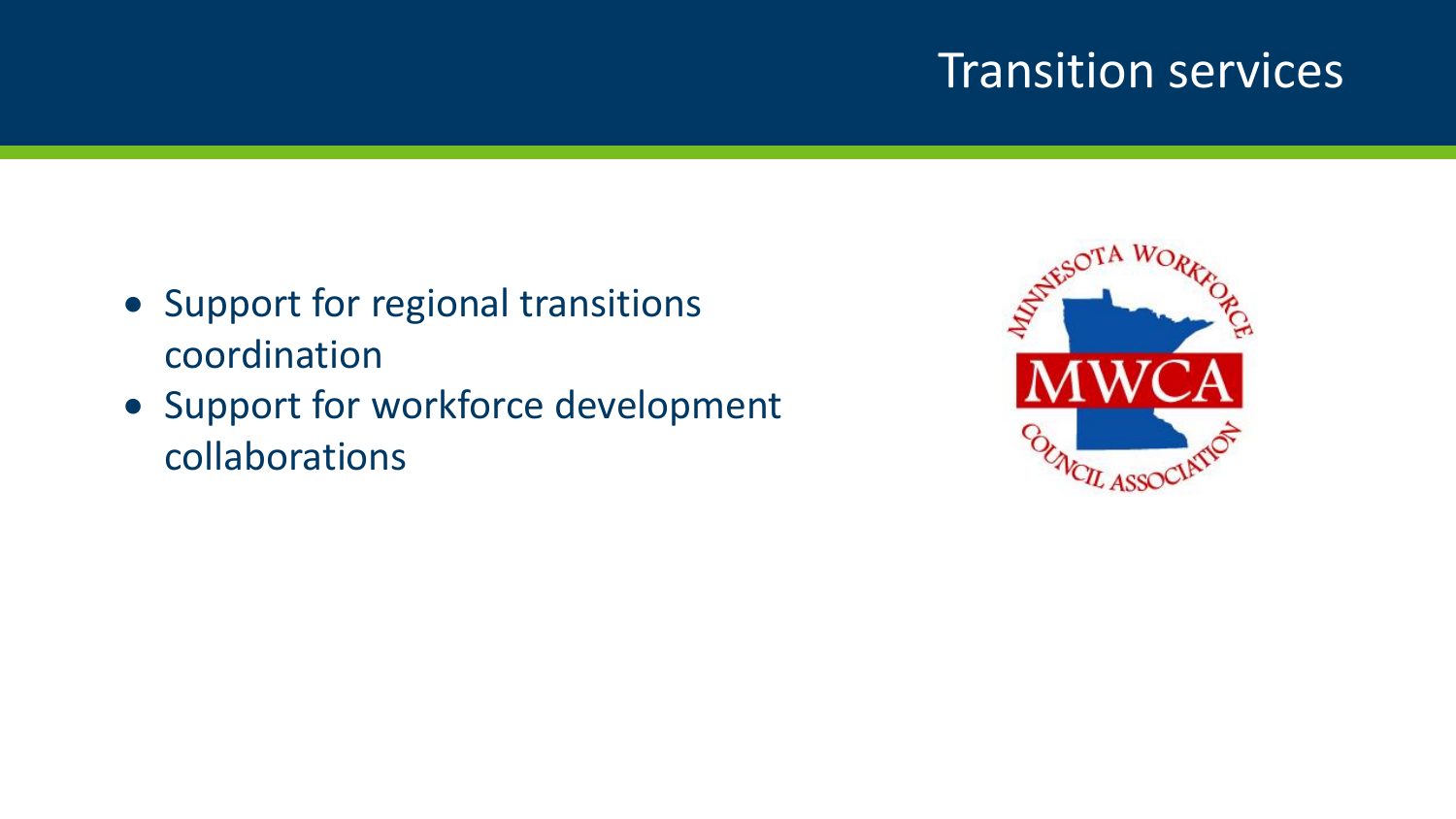### Updates

- Program Quality Standards
	- Inform 5-Year Narrative and program improvement
	- Provide input at breakout session
- TABE and CASAS
	- TABE 11/12 available for ABE Reading and Math
	- CASAS Goals for ABE Reading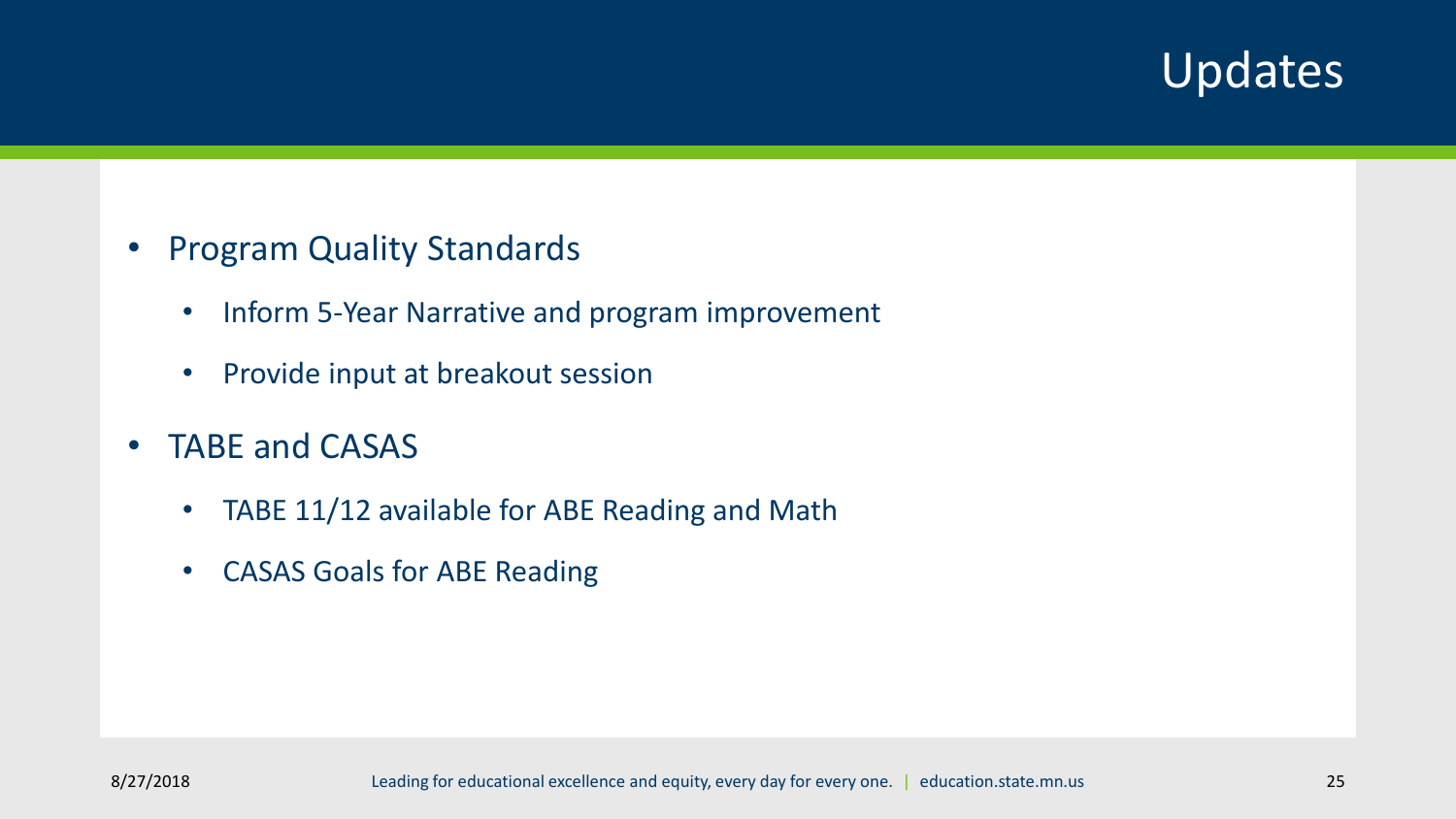- Secondary Credentials
	- Standard Adult Diploma
	- High School Equivalency rfp
- LAN and COABE
	- Minnesota = Literacy Action Network
	- Nationally = COABE